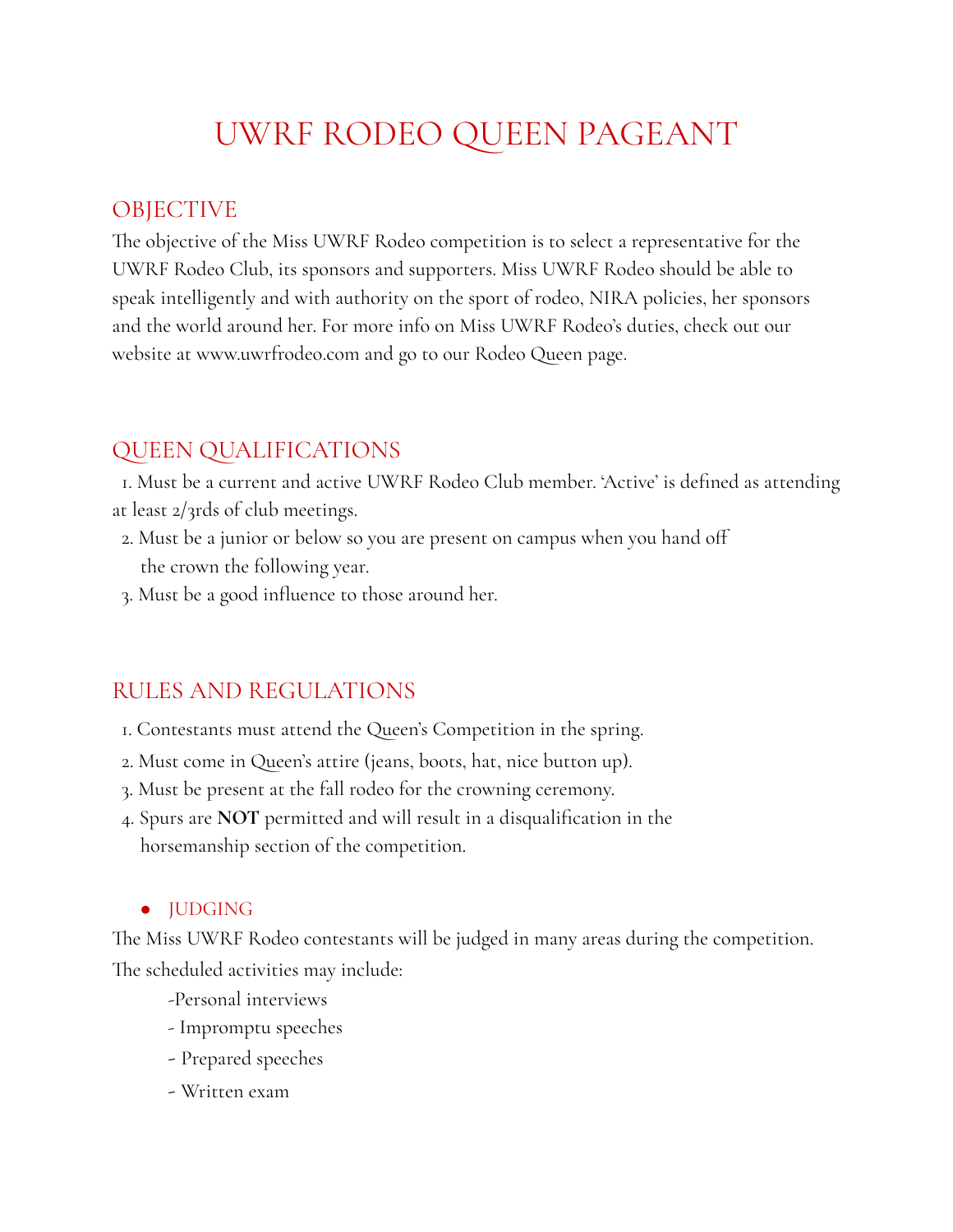- Horsemanship

## **IUDGING CRITERIA**

## **-Horsemanship 30%**

The horsemanship division accounts for 30% of the total judging. The aim of this division is to select the candidate who rates highest in her knowledge, riding and showmanship abilities.

The purpose of the horsemanship division is to judge the candidate on one's ability to ride a horse, including but not limited to equitation skills, hands, and ability to sit a horse, and one's ability to properly tack a horse. The judges will not consider the horses and the equipment, which are provided for the contestants.

An important aspect of horsemanship division is the way a queen presents herself – appearance and personality are a must in this division as well as riding ability.

The horsemanship competition consists of a set pattern provided by the UWRF Queen's Competition Judges that will be provided ahead of time. The reigning Miss UWRF Rodeo will demonstrate the required horsemanship pattern prior to the competition. The horses drawn for each contestant will be random, contestants will also warm each other's draws up so the first time on your horse is when you begin your pattern. Equal time will be permitted for each

contestant to perform the set patterns.

After performing the maneuvers of the first pattern and speaking with the judges in the arena, the contestant will perform a queen run/presentation run before exiting.

The contestants should dress as they would if they were Miss UWRF Rodeo riding at a rodeo during her reign. **Chaps and spurs are not permitted**. The contestant should not wear anything that will inhibit the judges' view of her hands or seat. The contestant should be sure that her hat would not come off during her presentation of the horsemanship patterns.

Safety remains the number one priority during the Miss UWRF Rodeo horsemanship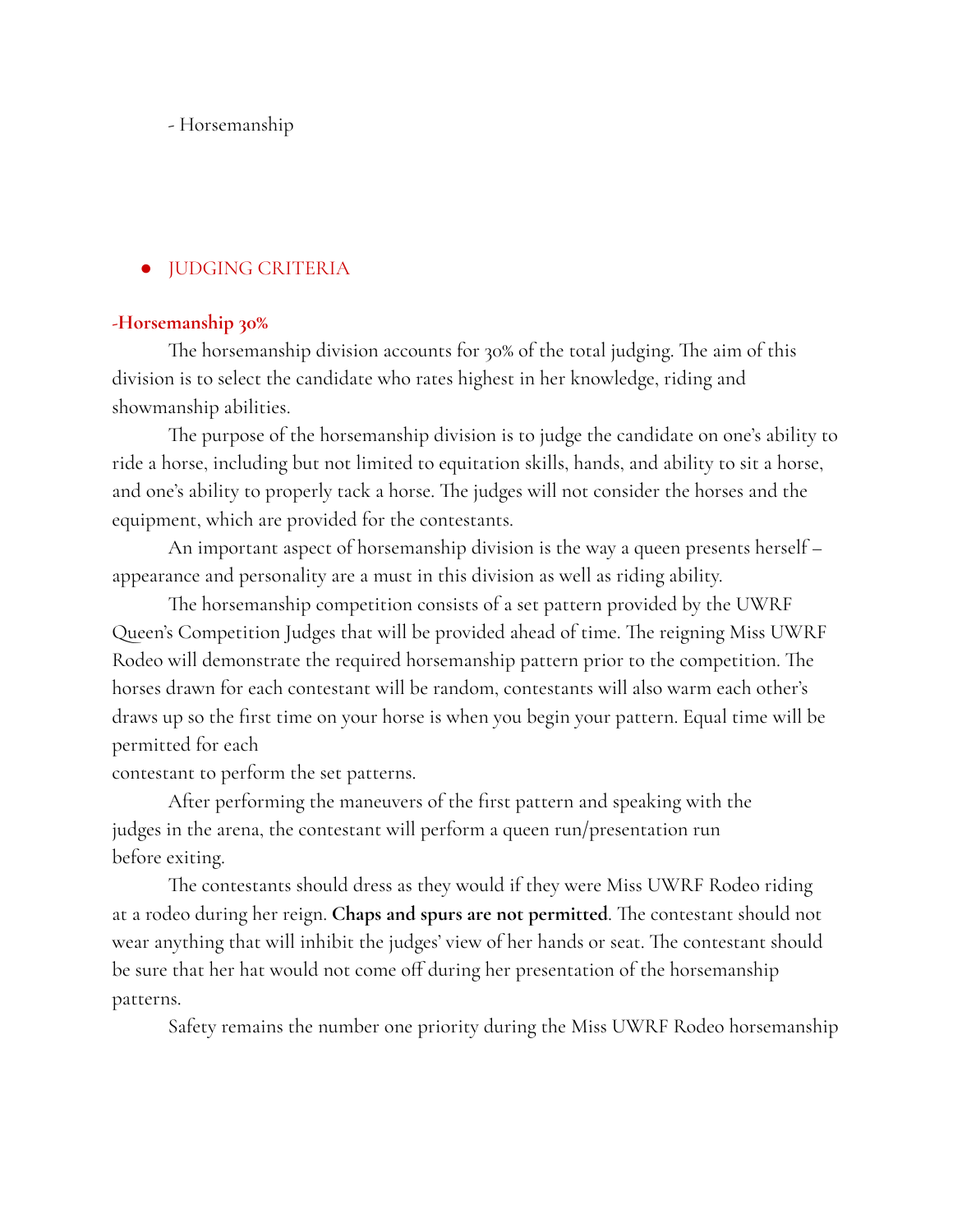competition. If a contestant requires a saddle swap that allows for the proper length of stirrups to ensure a safe ride, the judging panel will comply. However, stirrup length will be the only reason we will switch saddles for Contestants.

The judges reserve the right to request additional horsemanship maneuvers or rounds. For example, mounting/dismounting, presenting a flag, equitation round, etc.

### **-Public Speaking 25%**

The public speaking division accounts for 25% percent of the total judging. The aim of this division is to select the candidate who rates highest in public speaking events. Those events include the following:

- Platform Speech: Each contestant presents a speech on a personal platform. This speech will consist of you telling us who you are as well as why you want to be the next Miss UWRF Rodeo. This speech is timed and must be between one and two minutes in length. Deductions in scores due to contestant's neglect of time specifications are at the discretion of each individual judge. Judges will be notified of the speech time but a sound/alarm will not sound.

- Impromptu Questioning: Each contestant will answer impromptu questions about either current events, rodeo rules and regulations or situational issues.

#### **-Appearance 20%**

The appearance division accounts for 20% of the total judging. The appearance of the UWRF Rodeo Queen is considered to be a representation of the UWRF Rodeo Club as a whole, and therefore must be professional. The aim of this division is to select the candidate who rates highest in general appearance, which includes:

- Grooming (This includes neatness and cleanliness in every detail such as complexion, hands, hair, boots, hats, etc. Meticulous care in general grooming is essential for contestants to be considered for Miss UWRF Rodeo).

- Posture

- Poise and lady-like behavior in any situation

- Clothing (Judged on fit and style. Must be western style jeans, boots, hat, and a nice button up.)

#### **-Written Exam 25%**

The written examination is designed to test whether a particular contestant has the knowledge necessary to handle the role of Miss UWRF Rodeo the day she is crowned, and